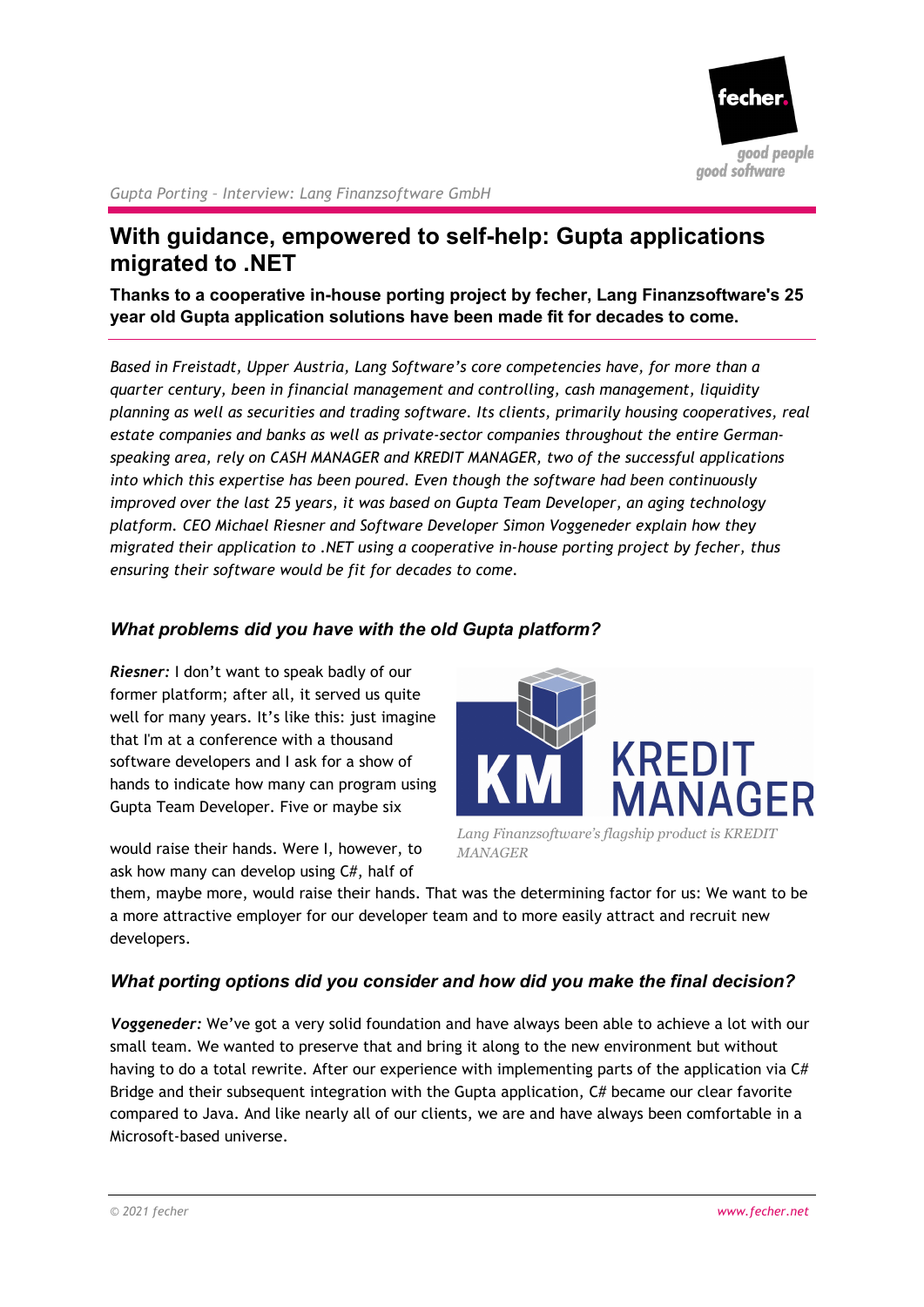*Riesner:* Bottom line, it was clear to us that we would want to bring in external support for this project. The one recommended name for this task that kept cropping up in the Gupta scene was fecher. When we spoke with developer colleagues and associates, everyone told us that fecher had the most expertise and the best tools.

We didn't, however, want to relinquish all control over the project. Although a turnkey Gupta porting project might be ideal for other clients, we quite deliberately selected fecher's "in-house" cooperative model. This meant that fecher would carry out only the underlying porting up to the compilable code and then guide us so we'd be able to implement the remaining steps ourselves. As our applications are quite



*Michael Riesner, CEO of Lang Finanzsoftware GmbH*

complex, we wanted to be sure from the start that we really understood the ported code and we'd be able to build up the necessary expertise in-house.

## *When and how did the project begin?*

*Riesner:* After the initial contacts in October 2018, everything happened at a fast pace. We gave fecher the source code for our three commercial products: CASH MANAGER, KREDIT MANAGER and



*Simon Voggeneder, Software Developer at Lang Finanzsoftware GmbH* 

ASSET MANAGER. The first version of the ported code was delivered directly to us in January 2019.

*Voggeneder:* This was when our work began. We started with KREDIT MANAGER, the application most important to us, spending the next six months testing everything and making the necessary adjustments. We wanted to finish as quickly as possible so we wouldn't have to use the old Gupta version in parallel any longer than absolutely necessary. If needed, we certainly would have but of course that wasn't what we intended.

## *In the end, how much actually had to be reworked?*

*Voggeneder:* As agreed, fecher ported the software using its tools and worked on it until the resulting C# code was compilable without any errors. At that point, we could basically start the applications. It was now up to us to refine the user interface in areas where it wasn't able to transfer pixel perfect. It was mostly small things: adapting fonts, moving input fields, adjusting the size of buttons. Looked at individually, it wasn't that much work. However, as the software had more than a million lines of code, it took awhile until everything again looked the way it was supposed to look.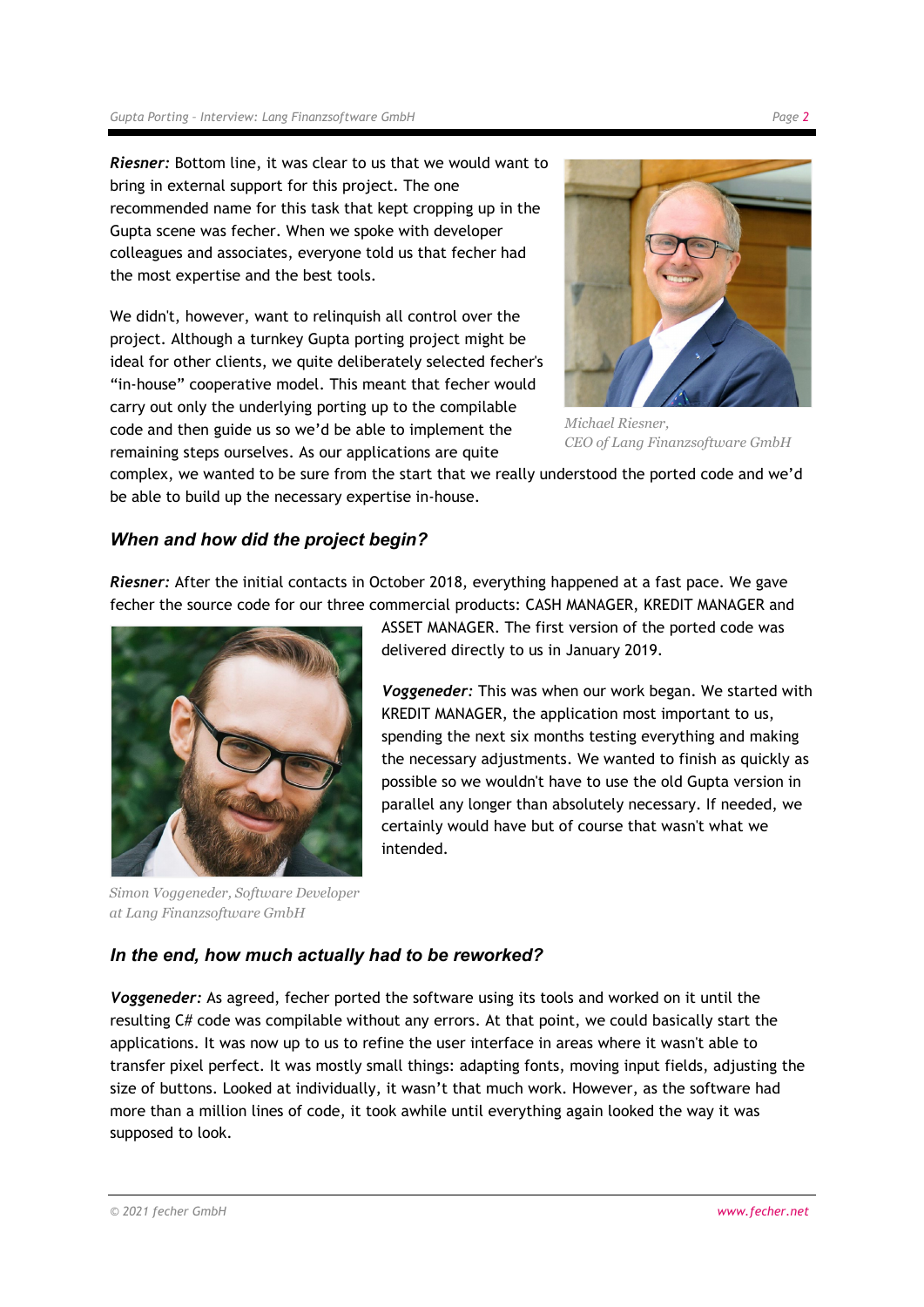In fact, the only bigger problems we had were with a dialog in KREDIT MANAGER, which has a very complex structure. With overlapping fields that are displayed and hidden dynamically, integrated navbars and similar such elements, the application post-porting didn't look anything like it was supposed to. We were very happy then that fecher was actively supporting us with the finalization and that they had adapted the layout logic for us so that, for the most part, everything fit again.

*Riesner:* This dialog in our application is a veritable "jack of all trades", the insides of which are incredibly complex. We have to admit that after we, together with fecher, were able to solve this, the application now functions better than before with regard to the ergonomics.

## *"fecher actively supported us with the finalization."*

The more than 200 evaluations, which we originally created using Gupta Report Builder, also needed some reworking. fecher proposed a number of reporting tools for .NET into which automated porting was possible. In the end, we selected Crystal Reports. The process was about the same as with the dialogs: In principle, the porting worked quite well and in places where for example the formatting didn't look the way it used to, we took care of the fine tuning ourselves during the finalization stage. This was naturally a lot of work but we deliberately selected the "in house" project type so we could finalize the applications ourselves the way we envisioned.

These various post-porting adjustments, in which there always was something somewhere that needed to be implemented or code that needed to be changed, were naturally the responsibility of our developer team. As to the enormous task of testing the software, both before and after, we allocated this work throughout the company. And so, everyone did their part and contributed: we tested the accuracy of results, verified the appearance of the dialogs and whether the text was legible.

## *How long did it take until the software was delivered to your clients and how did they respond?*

*Voggeneder:* We finished all three applications in a little under six months. Once we were certain that the GUI worked perfectly, all reports worked and Quality Assurance also couldn't find any more errors, we began delivering to the first clients. That was in October 2019, only about ten months after the project began. What we immediately noticed was the improved database access performance; data loading is now often significantly faster. When, for example, we newly configure a client in the software, the entire database schema is created along with the installation. Now it only takes one tenth as long as it used to. That's impressive!

*Riesner:* All clients that have a maintenance agreement with us have received the application in its ported state at no charge. It's simply become the next software generation and users immediately noticed various advantages that the old Gupta version did not have. For example, thanks to the native .NET integration, the operation of Office products is much more user friendly, without the need for indirect routes with Excel spreadsheets.

Also significant is the improved design, which is now better looking and more modern. As our applications are heavily list and table oriented, they can't simply be depicted using a tile design.  $C#$